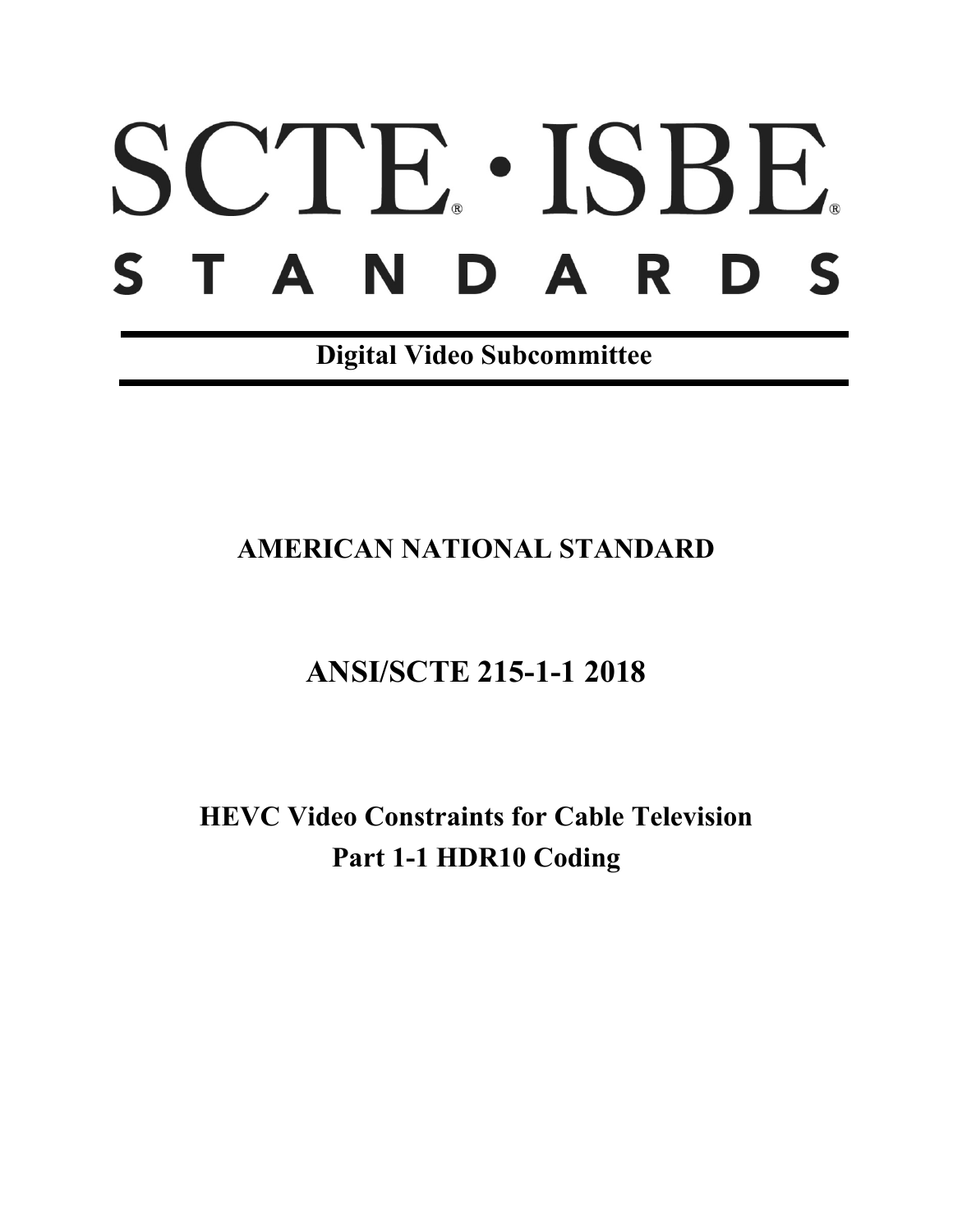# **NOTICE**

The Society of Cable Telecommunications Engineers (SCTE) / International Society of Broadband Experts (ISBE) Standards and Operational Practices (hereafter called "documents") are intended to serve the public interest by providing specifications, test methods and procedures that promote uniformity of product, interchangeability, best practices and ultimately the long-term reliability of broadband communications facilities. These documents shall not in any way preclude any member or non-member of SCTE•ISBE from manufacturing or selling products not conforming to such documents, nor shall the existence of such standards preclude their voluntary use by those other than SCTE•ISBE members.

SCTE•ISBE assumes no obligations or liability whatsoever to any party who may adopt the documents. Such adopting party assumes all risks associated with adoption of these documents, and accepts full responsibility for any damage and/or claims arising from the adoption of such documents.

Attention is called to the possibility that implementation of this document may require the use of subject matter covered by patent rights. By publication of this document, no position is taken with respect to the existence or validity of any patent rights in connection therewith. SCTE•ISBE shall not be responsible for identifying patents for which a license may be required or for conducting inquiries into the legal validity or scope of those patents that are brought to its attention.

Patent holders who believe that they hold patents which are essential to the implementation of this document have been requested to provide information about those patents and any related licensing terms and conditions. Any such declarations made before or after publication of this document are available on the SCTE•ISBE web site at [http://www.scte.org.](http://www.scte.org/)

All Rights Reserved

© Society of Cable Telecommunications Engineers, Inc. 2018

140 Philips Road Exton, PA 19341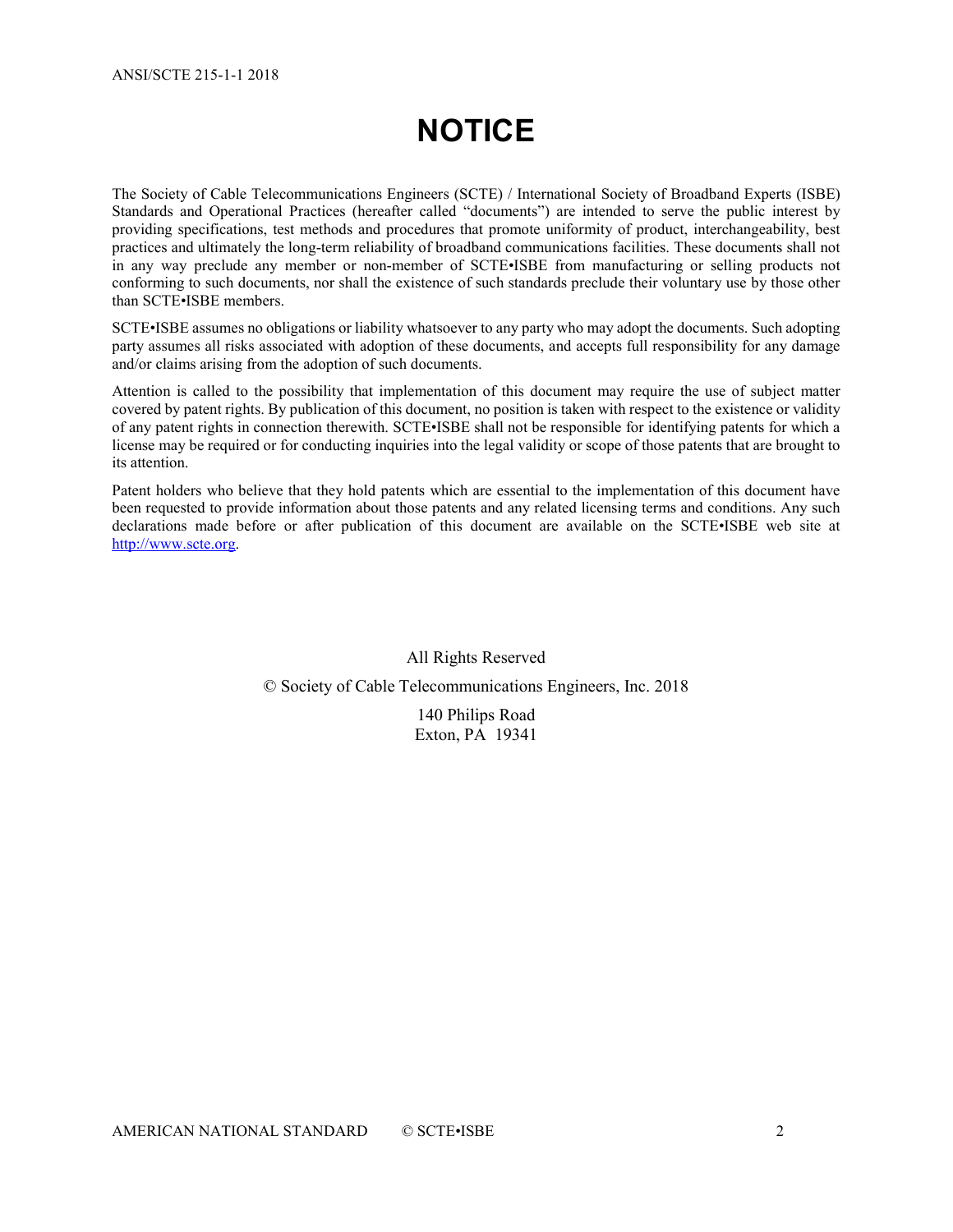### **TABLE OF CONTENTS**

| 1.0        |         |  |
|------------|---------|--|
| 1.1        |         |  |
| 2.0        |         |  |
| 2.1<br>2.2 |         |  |
| 3.0        |         |  |
| 3.1<br>3.2 |         |  |
| 4.0        |         |  |
| 5.0        |         |  |
| 5.1<br>5.2 |         |  |
| 6.0        |         |  |
| 7.0        |         |  |
|            | 7. I. I |  |
|            | 7.1.2   |  |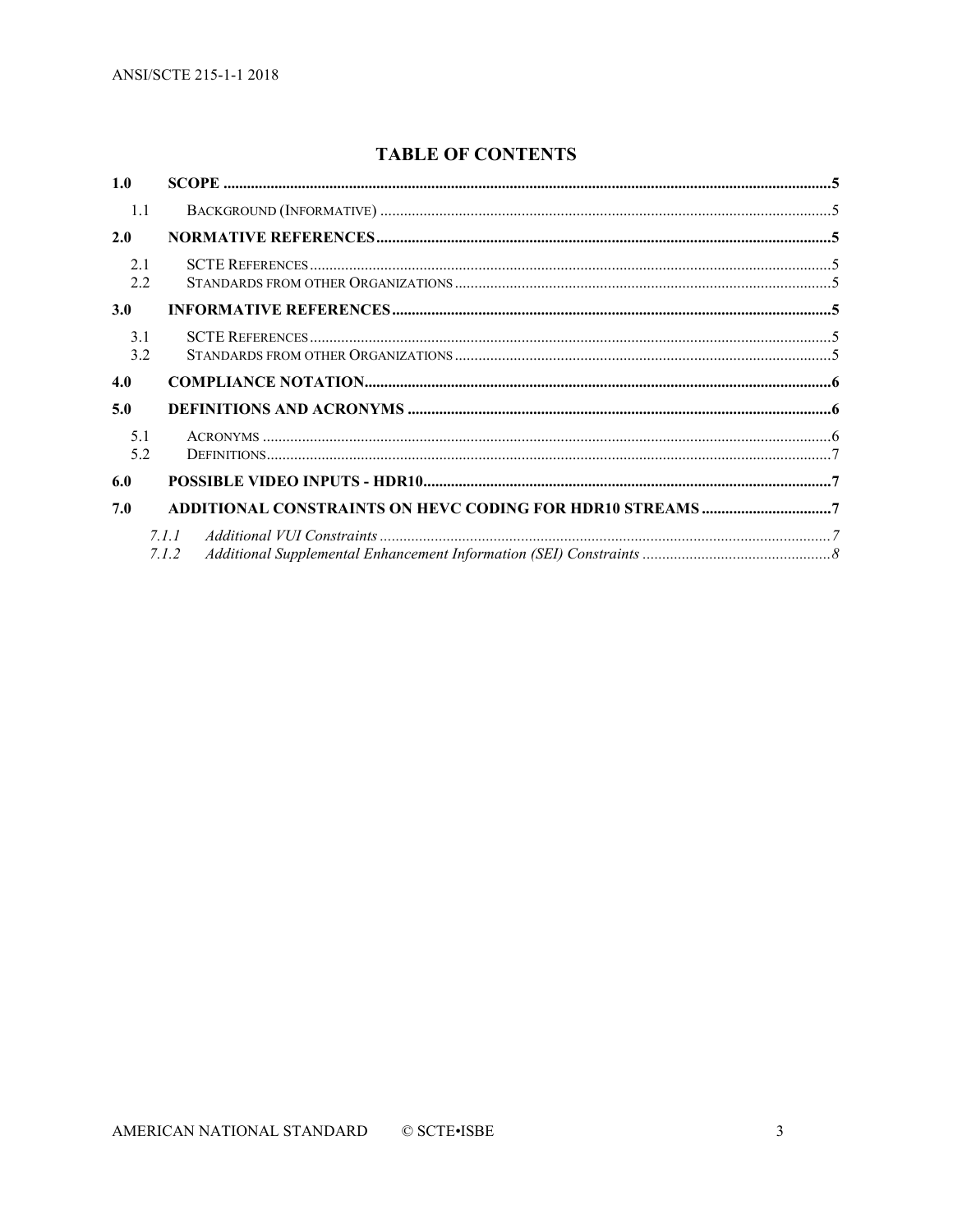## **LIST OF TABLES**

| TABLE 4- ADDITIONAL SUPPLEMENTARY ENHANCEMENT INFORMATION CONSTRAINTS FOR CARRIAGE OF HDR10 |  |
|---------------------------------------------------------------------------------------------|--|
|                                                                                             |  |

## **LIST OF FIGURES**

**No table of figures entries found.**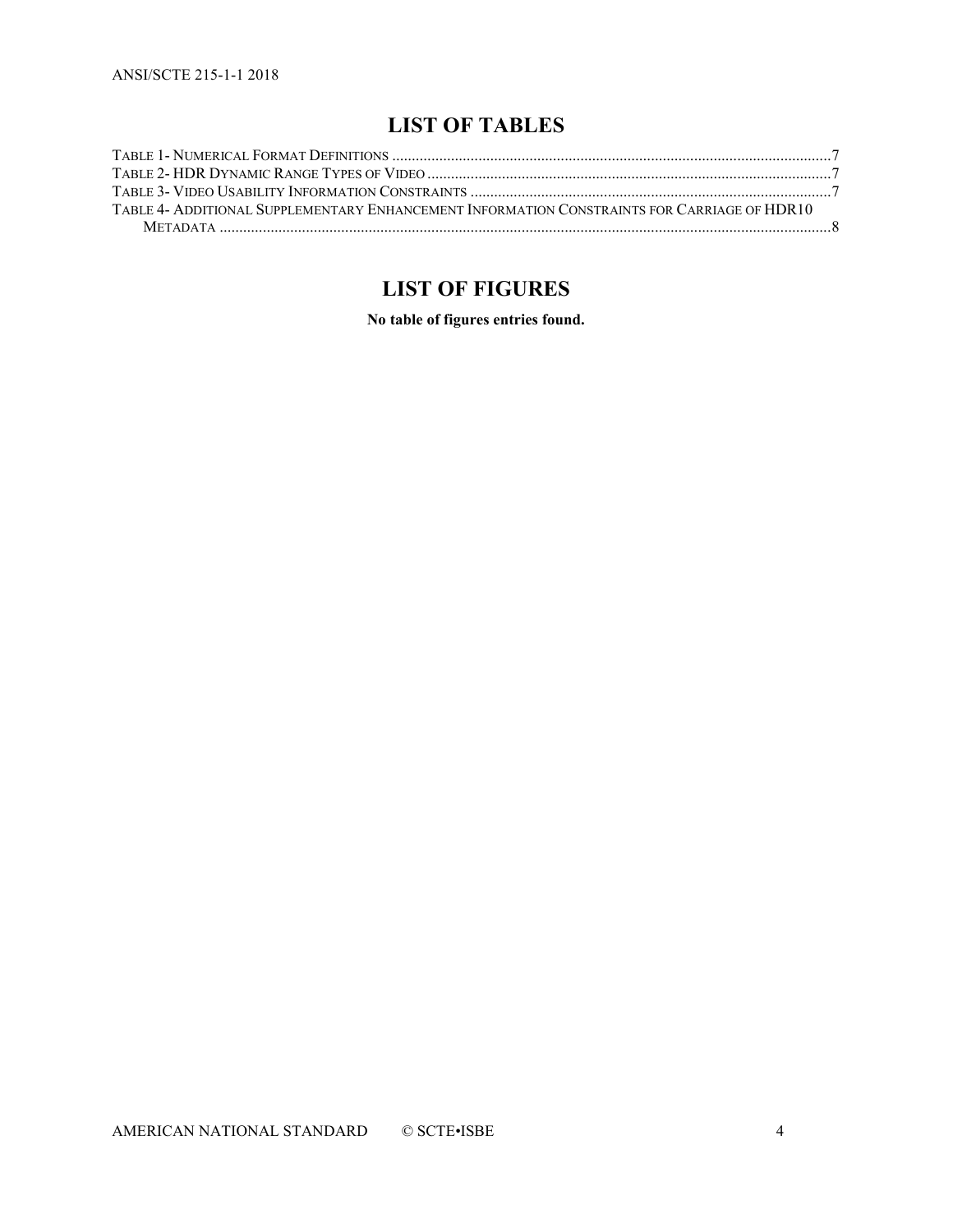## **HEVC Video Constraints for Cable Television Part 1- Coding**

#### <span id="page-4-0"></span>**1.0 SCOPE**

This document defines the additional coding constraints on SCTE 215-1 HDR video streams using an HDR10 format.

#### <span id="page-4-1"></span>**1.1 Background (Informative)**

This document in combination with SCTE 215-1 specifies the creation of an HDR10 HEVC coded video elementary stream and is intended for cable video services applications such as broadcast, time-shifting (e.g., PVR/DVR service), Video-on-Demand services, and splicing (e.g., Ad-insertion) that could employ the specifications in this document. However, constraints specific to those applications are outside of the scope of this document at this time.

#### <span id="page-4-2"></span>**2.0 NORMATIVE REFERENCES**

<span id="page-4-3"></span>The following documents contain provisions, which, through reference in this text, constitute provisions of this document. At the time of Subcommittee approval, the editions indicated were valid. All documents are subject to revision; and while parties to any agreement based on this document are encouraged to investigate the possibility of applying the most recent editions of the documents listed below, they are reminded that newer editions of those documents might not be compatible with the referenced version.

#### **2.1 SCTE References**

<span id="page-4-8"></span>[1] ANSI/SCTE 215-1, HEVC Video Constraints for Cable Television Part 1- Coding.

#### <span id="page-4-4"></span>**2.2 Standards from other Organizations**

- [2] ITU-R BT.2100-1:2017 Image parameter values for high dynamic range television for use in production and international programme exchange.
- [3] CTA-861-G "A DTV Profile for Uncompressed High Speed Digital Interfaces"

#### <span id="page-4-5"></span>**3.0 INFORMATIVE REFERENCES**

The following documents *may* provide valuable information to the reader but are not required when complying with this standard.

#### <span id="page-4-6"></span>**3.1 SCTE References**

[4] ANSI/SCTE 215-2, HEVC Video Constraints for Cable Television Part 2- Transport.

#### <span id="page-4-7"></span>**3.2 Standards from other Organizations**

- [5] ITU-R BT.2020-2, Parameter values for ultra-high definition television systems for production and international programme exchange.
- [6] SMPTE ST 2036-1, Ultra High Definition Television- Image Parameter Values for Program Production.
- [7] ITU: Report ITU-R BT.2390, "High dynamic range television for production and international programme exchange," International Telecommunications Union, Geneva.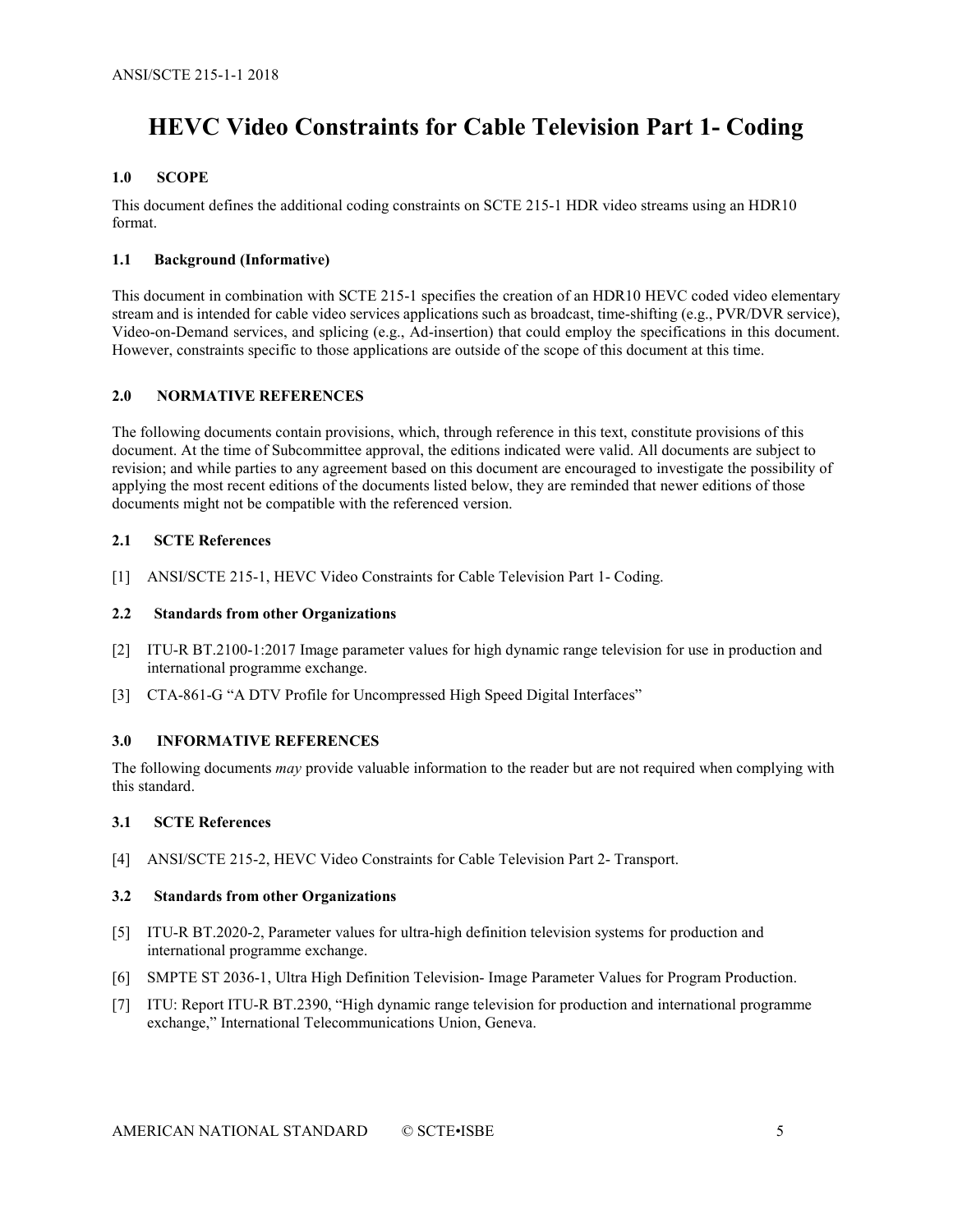ANSI/SCTE 215-1-1 2018

#### <span id="page-5-0"></span>**4.0 COMPLIANCE NOTATION**

Throughout this document, there are words that are used to define the significance of particular requirements. These words are:

| shall      | This word or the adjective "required" means that the item is an              |  |
|------------|------------------------------------------------------------------------------|--|
|            | absolute requirement of this specification.                                  |  |
| shall not  | This phrase means that the item is an absolute prohibition of this           |  |
|            | specification.                                                               |  |
| forbidden  | This word means the value specified shall never be used.                     |  |
|            | This word or the adjective "recommended" means that there may exist          |  |
| should     | valid reasons in particular circumstances to ignore this item, but the       |  |
|            | full implications should be understood and the case carefully weighted       |  |
|            | before choosing a different course.                                          |  |
|            | This phrase means that there may exist valid reasons in particular           |  |
| should not | circumstances when the listed behavior is acceptable or even useful,         |  |
|            | but the full implications should be understood and the case carefully        |  |
|            | weighed before implementing any behavior described with this label.          |  |
|            | This word or the adjective " <i>optional</i> " means that this item is truly |  |
|            | optional. One vendor may choose to include the item because a                |  |
| may        | particular marketplace requires it or because it enhances the product,       |  |
|            | for example; another vendor may omit the same item.                          |  |
|            | Use is permissible for legacy purposes only. Deprecated features may         |  |
| deprecated | be removed from future versions of the standard. Implementations             |  |
|            | should avoid use of deprecated features.                                     |  |

This document contains symbolic references to syntactic elements used in the video and transport coding subsystems. These references are typographically distinguished by the use of a different font (e.g., reserved), *may* contain the underscore character (e.g., constraint\_set0\_flag) and *may* consist of character strings that are not English words (e.g., pic\_width\_in\_mbs\_minus1).

#### <span id="page-5-1"></span>**5.0 DEFINITIONS AND ACRONYMS**

#### <span id="page-5-2"></span>**5.1 Acronyms**

The following definitions and acronyms are used in this document:

| <b>CLL</b>  | Content Light Level                                            |
|-------------|----------------------------------------------------------------|
| <b>DVB</b>  | Digital Video Broadcasting                                     |
| <b>DVS</b>  | Digital Video Subcommittee                                     |
| <b>ETSI</b> | European Telecommunications Standards Institute                |
| FALL        | Frame Average Light Level                                      |
| HDR10       | High Dynamic Range (PQ) 10 bit Format [see definitions in 5.2] |
| <b>HDTV</b> | High Definition Television                                     |
| <b>MDCV</b> | Mastering Display Color Volume                                 |
| <b>MPEG</b> | Moving Picture Experts Group                                   |
| PALL        | Picture Average Light Level                                    |
|             |                                                                |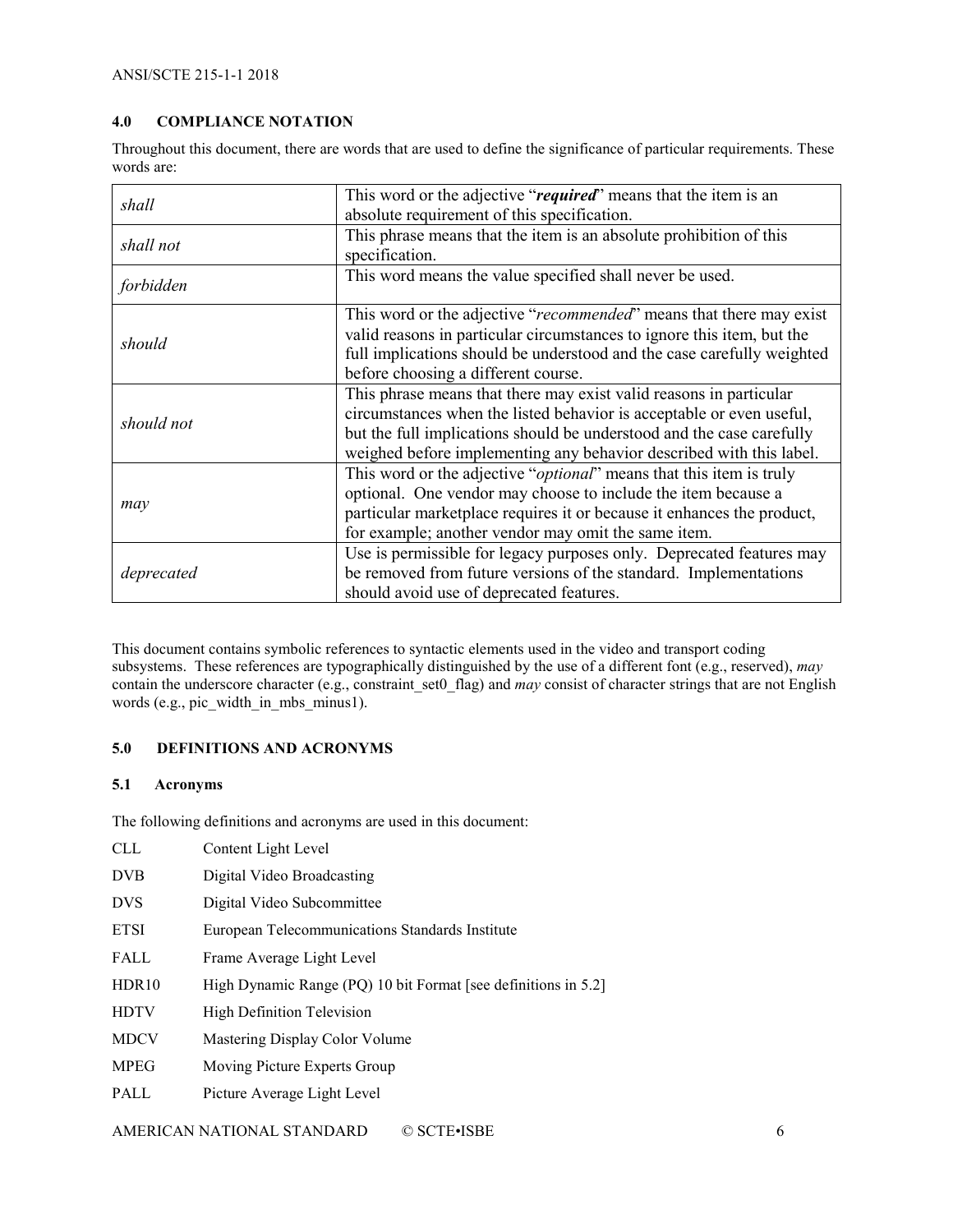- SEI Supplemental Enhancement Information
- VUI Video Usability Information
- WCG Wide Color Gamut

#### <span id="page-6-0"></span>**5.2 Definitions**

- HDR10 High Dynamic Range with a PQ EOTF, BT.2100 WCG container, 10 bit pixel values which may include MaxCLL, MaxFALL, and Mastering Display Color Volume information
- HEVC ITU-T Rec. H. 265 | ISO/IEC 23008-2:2014 High Efficiency Video Coding [\[1\]](#page-4-8)

<span id="page-6-4"></span>Numerical formats are defined in the following [Table 1:](#page-6-4)

|  |  |  | <b>Table 1- Numerical Format Definitions</b> |
|--|--|--|----------------------------------------------|
|--|--|--|----------------------------------------------|

| <b>Example</b><br><b>Values</b> | <b>Description</b>                    |  |
|---------------------------------|---------------------------------------|--|
| 12345                           | Example of a decimal value format     |  |
| 0x2A                            | Example of a hexadecimal value format |  |
| '10010100'                      | Example of a string of binary digits  |  |

#### <span id="page-6-1"></span>**6.0 POSSIBLE VIDEO INPUTS - HDR10**

<span id="page-6-5"></span>Video streams can also be in the form of high dynamic range (HDR) which consists of streams of dynamic range types identified i[n Table 2.](#page-6-5)

| <b>HDR</b> Type   | <b>EOTF</b> | <b>Color Gamut</b>                        | <b>Bits Per</b><br>Pixel | <b>Additional Info</b>                |
|-------------------|-------------|-------------------------------------------|--------------------------|---------------------------------------|
| HDR <sub>10</sub> | PQ          | BT.2100-1<br>using BT.2020<br>Containers. | 10                       | Optional:<br>MaxCLL,<br>MaxPALL, MDCV |

**Table 2- HDR Dynamic Range Types of Video**

*NOTE 1: Resolution of video can be considered orthogonal to the dynamic range properties of video. For example, HDR10 streams may be either HDTV or UHDTV1 resolution.*

#### <span id="page-6-2"></span>**7.0 ADDITIONAL CONSTRAINTS ON HEVC CODING FOR HDR10 STREAMS**

<span id="page-6-3"></span>7.1.1 Additional VUI Constraints

<span id="page-6-6"></span>Additional VUI constraints sets for colorimetry information for HDR10 are listed below in [Table 3](#page-6-6):

#### **Table 3- Video Usability Information Constraints**